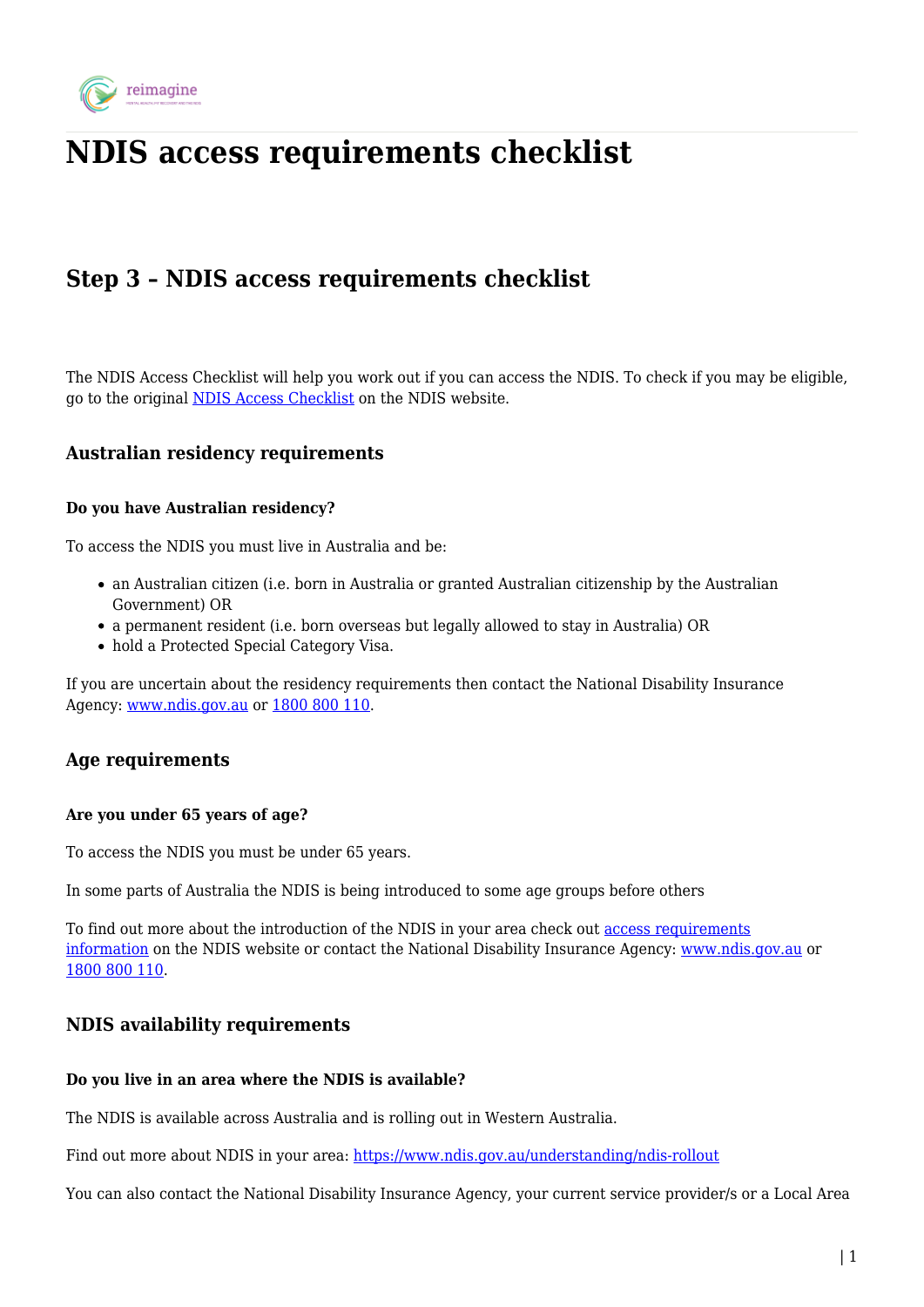

Coordinator to speak more about this.

## **Support requirements for everyday things (categories for access)**

## **To meet the NDIS disability rules you need to have an impairment or condition that is likely to be permanent (lifelong) and that stops you from doing everyday things by yourself.**

The following questions may help you decide if your answer is 'yes'.

Do you usually need support from a person or assistive equipment so you can:

- **Be independently mobile (this is about getting out of bed and moving around the home and outside the home)** - Do you have substantial difficultly leaving the house, using public transport, going to shopping centres, attending recreational or vocational activities, or experience mobility difficulties because of side effects of treatment (e.g. tremor)?
- **Communicate** (**this is about understanding and being understood by others)** Do you experience substantial difficulty in starting or keeping up a conversation, telling people what you need or want, understanding or following instructions, conversations or directions?
- **Interact socially (this is about making and keeping relationships and coping with feelings and emotions) –** Does your mental health cause you substantial difficultly with trusting people? Do you find you are unable to participate in social interactions, or have good relationships with family, peers or in the workplace, due to your mental health?
- **Learn (this is about understanding, remembering and learning new things)** Does your mental health substantially impact on your planning, memory, concentration or ability to learn new information or participate in group learning (e.g. classrooms)?
- **Take care of yourself (this is about needing help with things like showering, dressing and preparing meals)** - Does your mental health make you unable to manage your physical wellbeing (diet, exercise, personal care/ grooming, sexual health), and impede your ability to take medications as prescribed? Do you experience injuries due to taking risks, lack of concentration or self-injury?
- **Manage your life (this is about doing daily jobs, handling money and making decisions)** Does your mental health substantially affect your ability to manage your own finances, pay bills on time, maintain your home and meet other responsibilities? Does your mental health effect your motivation, interest in life, ability to concentrate or prioritise tasks?

In [Step 5](https://reimagine.today/reimagine-your-life/how-can-the-ndis-support-me-to-achieve-my-hopes-and-dreams/) you will explore how you might need support with these parts of your life.

If you meet the eligibility requirements may qualify for NDIS funding. If this is you, consider contacting the National Disability Insurance Agency to get an NDIS Access Request Form. [Step 4](https://reimagine.today/apply-for-ndis-support/how-to-apply-for-an-ndis-package/) will help you to complete this form.

While not an access requirement, it will be helpful for you to have some ideas about the types of services and supports that would help you in your everyday life and that NDIS funding might pay for. More ideas and some activities to help you think about this are provided in [Step 6](https://reimagine.today/plan-with-the-ndis/what-is-the-ndis-planning-process/)**.**

## **Permanence**

#### **Is your condition permanent, with no known, available or appropriate evidence-based treatment?**

Think about – can you show that all suitable evidence-based treatments for your condition have been tried?